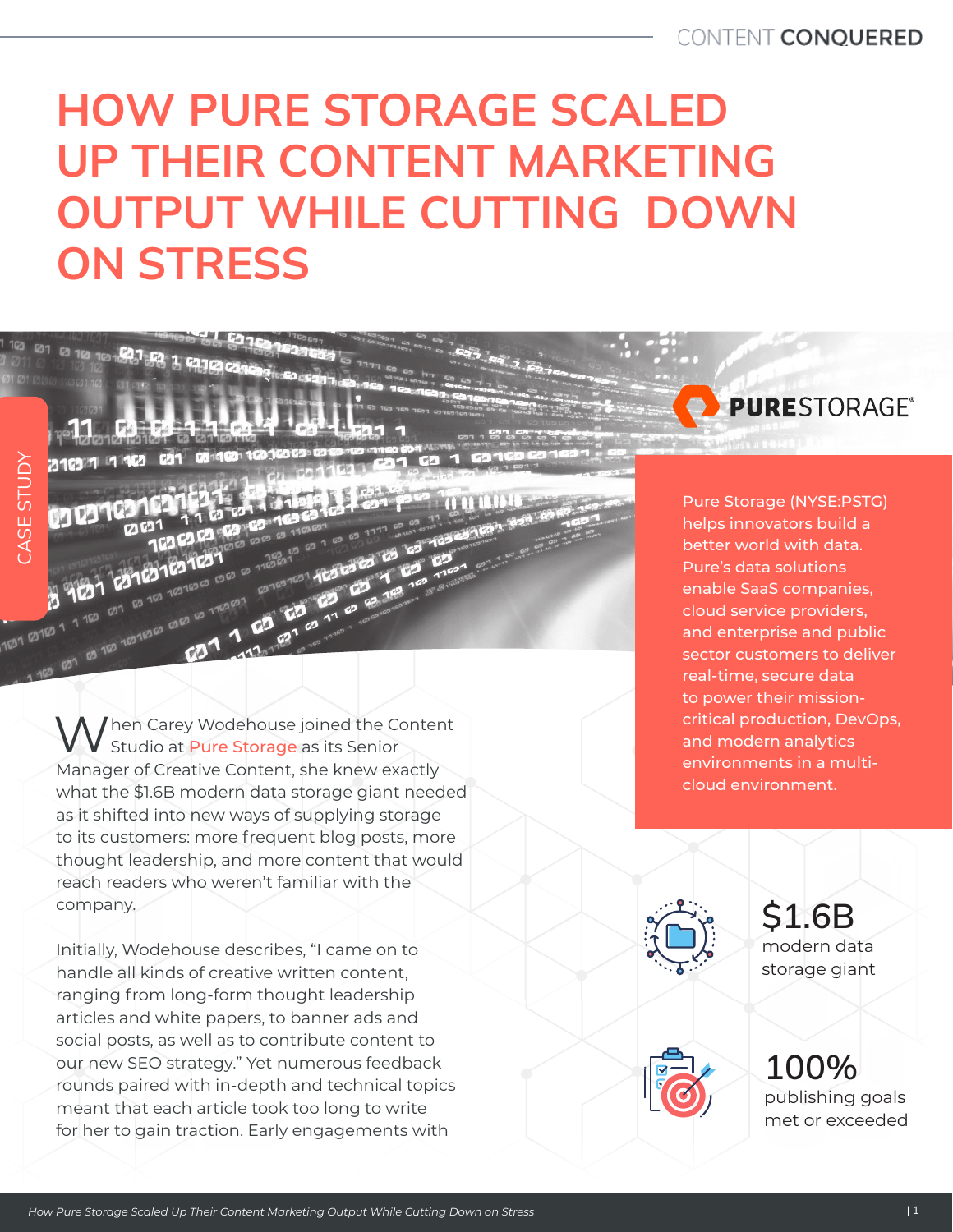individual freelance writers posed similar challenges. "It was challenging to ramp up the weekly production," she explains. "Expectations were high, and our ability to deliver at scale was low."

A content marketing strategy that should have been simple — one built on frequently published, high-quality content — was proving to be unworkable and exhausting team members in the process.

Since engaging Content Conquered's [Managed Content](https://www.contentconquered.com/our-approach/)  [Service](https://www.contentconquered.com/our-approach/), however, Wodehouse has been able to significantly exceed her publishing goals and play a critical role in the launch of new SEO initiatives at Pure Storage. Further, because the content has been getting "rave reviews" from key stakeholders within the company, Wodehouse has been able to expand the content program to tackle challenging new topics and even produce guest articles for external publications.

## Telling a New Story with Content Marketing

Wodehouse's content marketing strategy was grounded in "building Pure Storage's traffic and authority through thought leadership and strategic SEO content" to help more people discover the company and its industry-leading data storage solutions.

"All of these modern ways of consuming storage required a lot more messaging and content that could tell this new story," Wodehouse describes. "It's not the same old hardware story, which we were really good at talking about. As we're opening up our audience, we wanted people to feel that, even if they didn't know who Pure is, they're going to be interested in this content, they're going to learn something new, and they're going to go back to the table with some new information and a little bit more awareness of Pure."

This represented a change from the company's previous approach to its blog, which was more centered around sharing company news than attracting new readers. According to Wodehouse, "Around 80% of the blog was Pure-focused content, and 10-20% was thought leadership. We wanted to reverse that ratio."



"As we're opening up our audience, we wanted people to feel that, even if they didn't know who Pure is, they're going to be interested in this content, they're going to learn something new, and they're going to go back to the table with some new information and a little bit more awareness of Pure."

– *Carey Wodehouse, Senior Manager of Creative Content*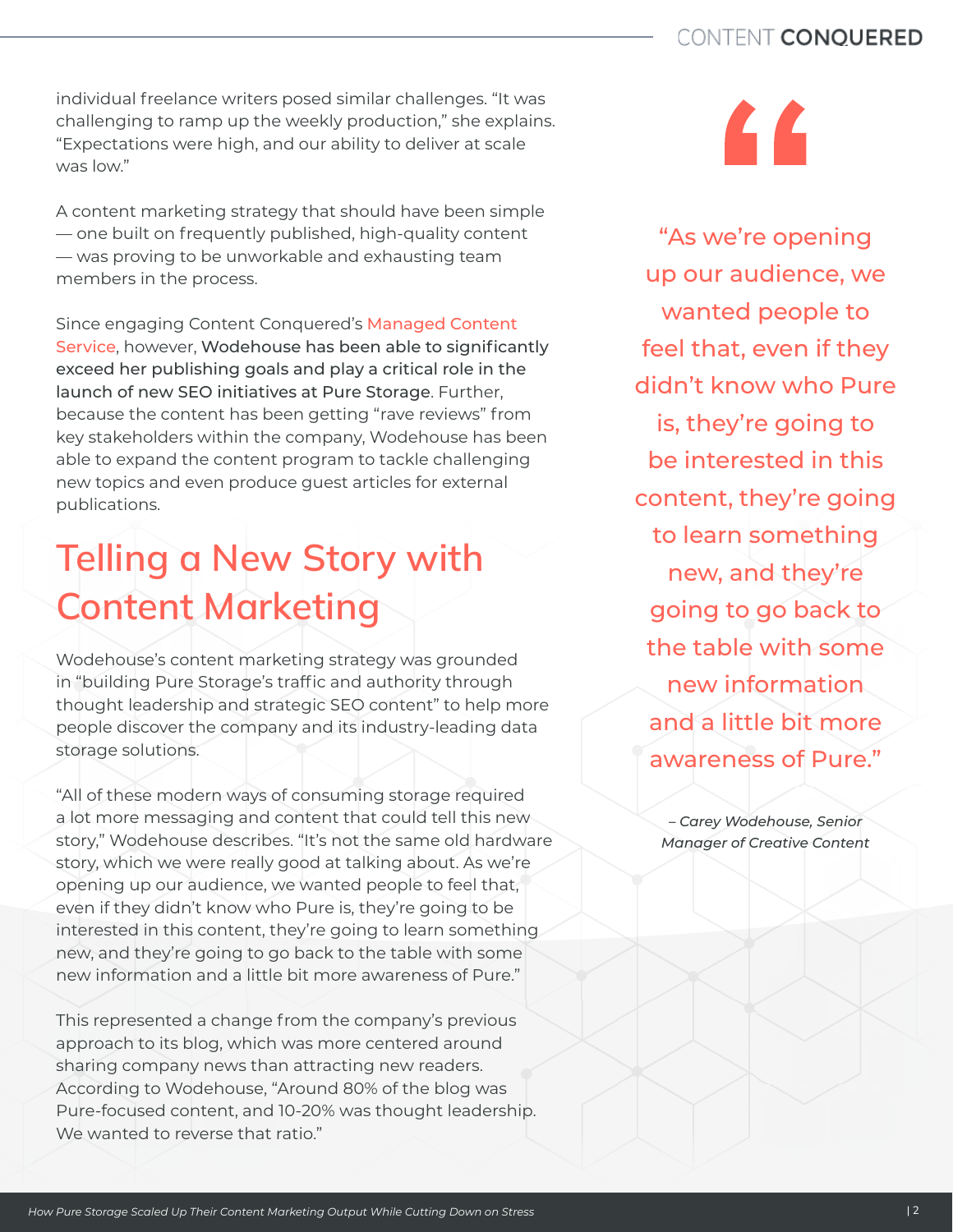# $\overline{a}$

What I really needed was a group that's organized, that spoke our technical language, that understood content workflows, and that could just jump in and be reliable and that's exactly what we can do with Content Conquered.

– *Carey Wodehouse, Senior Manager of Creative Content* Yet the goal wasn't to publish less news-driven content about Pure Storage. Reversing the ratio of company-centered news updates and thought leadership posts would require a lot of additional content. "Content now is just so numbers-driven," Wodehouse stresses. "You really do have to stay on top of that publishing cadence."

### Balancing Quality, Quantity, and Reliability

Even though Wodehouse is a professional writer, she found it difficult to balance heads-down writing work with her other responsibilities, which included content strategy, managing editorial workflows, and attending meetings. She needed to get other writers on the team, but she struggled to find the right mix of quality, quantity, and reliability.

Wodehouse had tried contracting with individual freelance writers. But because they were often balancing work for multiple clients, they weren't always able to prioritize Pure Storage work in the way she needed to meet her aggressive deadlines.

She also tried working with Pure Storage's own subject matter experts to source the blog articles, even creating a content guide to help them adjust to writing thought leadership, cornerstone, and explainer articles. Although these efforts enabled Pure to slowly start publishing a wider variety of blog posts, it wasn't occurring at a fast enough rate.

"Our publishing cadence was not what we were hoping for," she explains, "and at that point, it wasn't allowing us to really build the visibility of the program, because it was such a trickle. What I really needed was a group that's organized, that spoke our technical language, that understood content workflows, and that could just jump in and be reliable — and that's exactly what we can do with Content Conquered."

### Connecting with Content **Conquered**

Wodehouse was connected with Content Conquered through a mutual acquaintance within Pure Storage, and the new partnership quickly got off to a successful start. "Content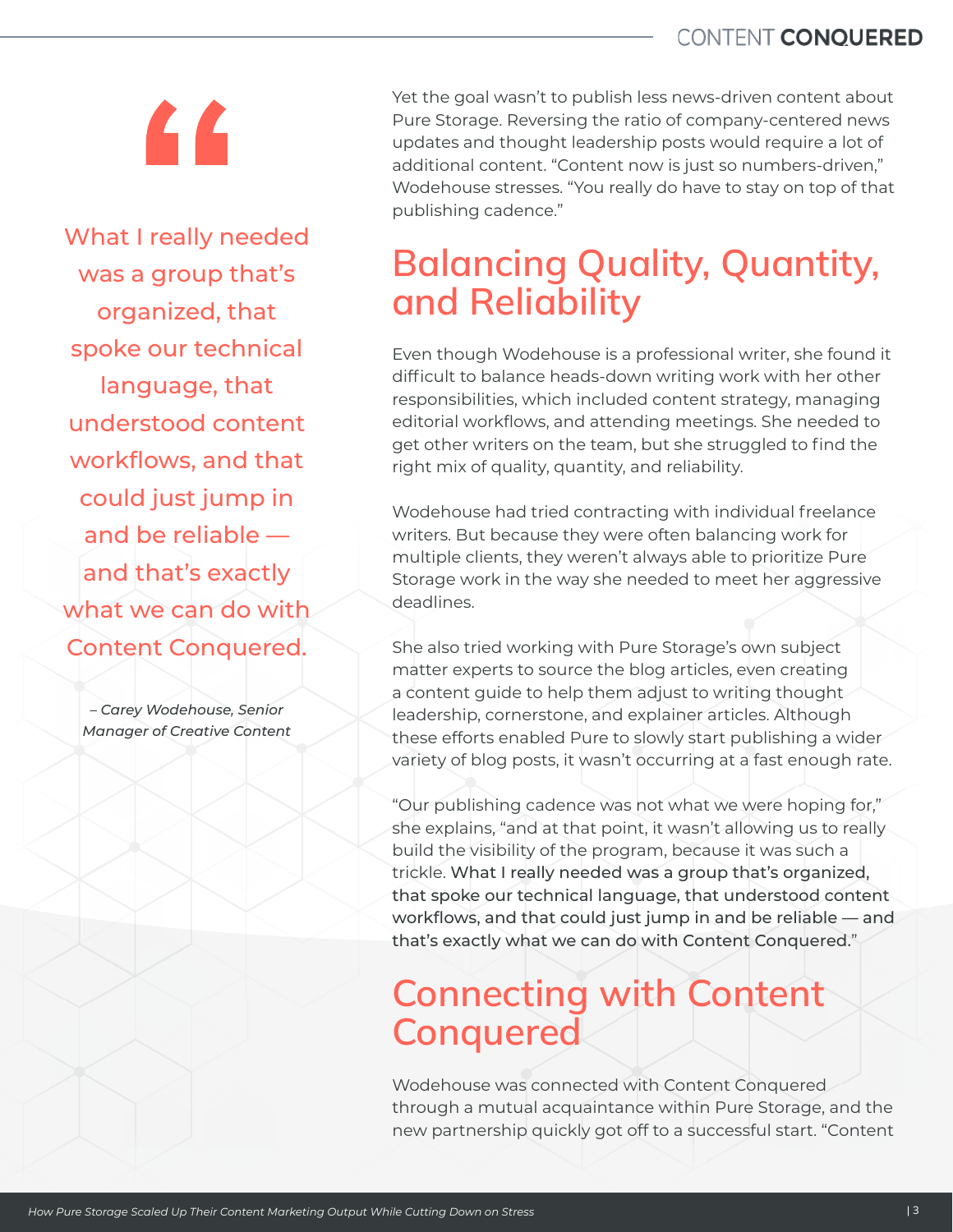Conquered makes my life so much easier," she notes. "It's like having additional headcount with less management responsibilities. It's turn-key for me. I can give them the brief, I can give them the idea, and I don't have to walk them through it or stay on top of their writers all week long. I can just focus on the output and not the process."

What's more, the lengthy feedback rounds that took up so much of her time have decreased, while the whole team is impressed with the quality of the articles. Wodehouse credits this to Content Conquered's responsiveness to direction and feedback. "I have really appreciated the collaboration, and how I don't have to do any hand-holding," she notes. "They take direction incredibly well, to the point where now, there's almost no feedback on the SEO pieces that come through."

Content Conquered's streamlined workflows also make planning ahead much easier for Pure Storage. Now, Wodehouse is able to outline content for the next several months at a time — and know that she'll be able to deliver on it. "Planning is so much easier and so much less of a black box for me. When I go into a meeting with someone who wants to know what to expect for the next couple of months, even though I may not have the topics nailed down, I know I can commit to that output."

### From Playing Catch-Up to Scoring Content Wins

Since Wodehouse joined the team, Pure Storage has gone from struggling to get blog posts live on time to exceeding its publishing goals. Yet although increasing output was a major objective for the company, she's quick to note several additional markers of success.

Reactions to the blog posts, for instance, have been highly positive, both internally and externally. Teams have been impressed by the variety of content that's been published — Pure Storage's PR department has even been able to syndicate blog posts created by Content Conquered with external publications.

Wodehouse has also broadened the type of content Pure Storage publishes, with a recent diversity, inclusion, and belonging article proving especially popular in terms of



When I go into a meeting with someone who wants to know what to expect for the next couple of months, even though I may not have the topics nailed down, I know I can commit to that output.

– *Carey Wodehouse, Senior Manager of Creative Content*